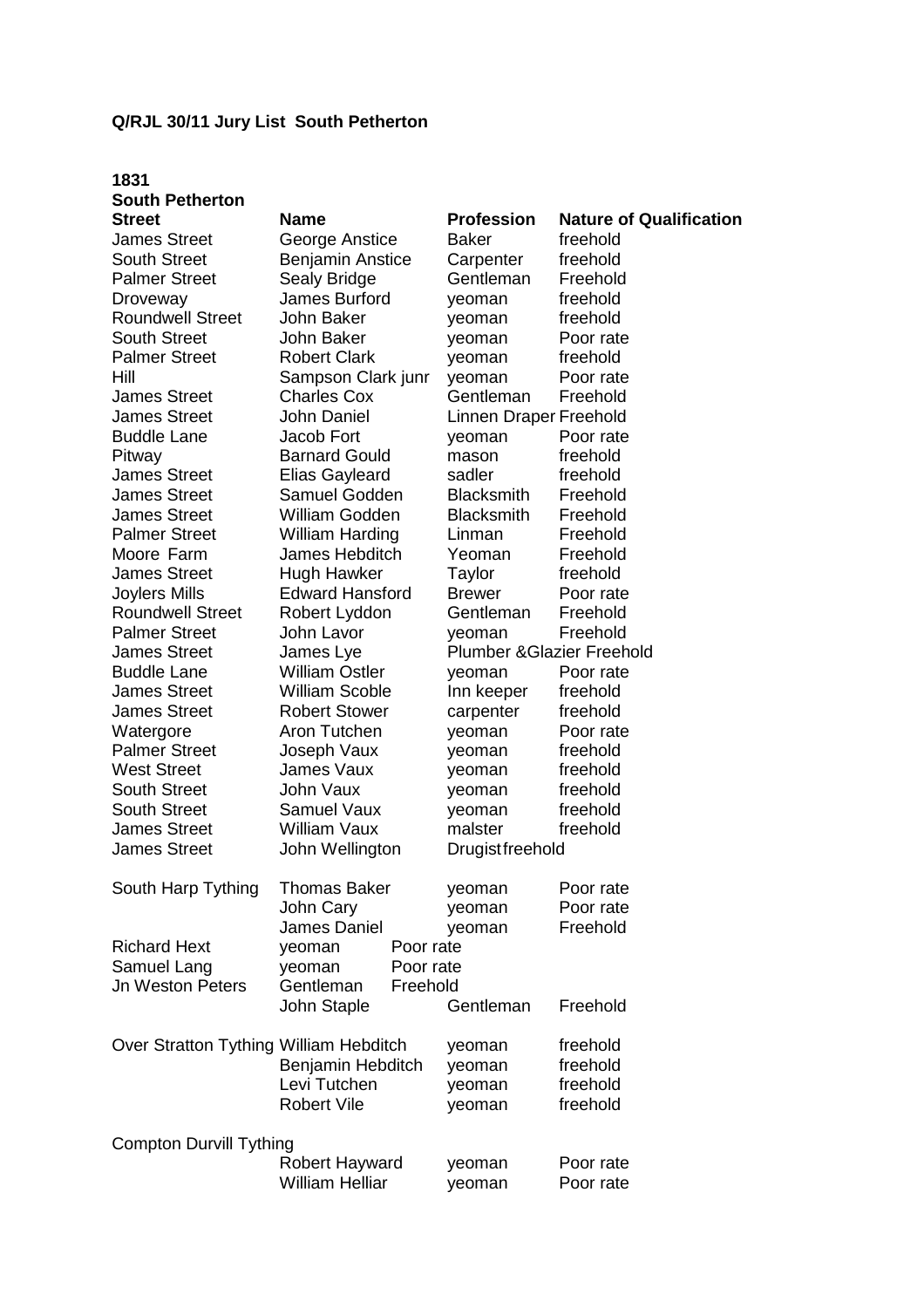### Burchall Perren Gentleman freehold

(William Beale) **1832 South Petherton**  James Street George Anstice Baker freehold South Street **Benjamin Anstice** Carpenter freehold Palmer Street Sealy Bridge Gentleman Freehold Droveway James Burford yeoman freehold Roundwell Street John Baker veoman freehold<br>
Watergore John Baker veoman Poor rate Watergore **John Baker yeoman** Palmer Street Robert Clark yeoman freehold Hill Farm **John Clark** yeoman Poor rate Hill Sampson Clark junr yeoman Poor rate James Street Charles Cox Gentleman Freehold South Street Robert Coat yeoman Poor rate James Street John Daniel Draper Freehold Buddle Lane Jacob Fort yeoman Poor rate Pitway **Barnard Gould** mason freehold James Street Elias Gayleard sadler freehold James Street Samuel Godden Blacksmith Freehold James Street William Godden Blacksmith Freehold Palmer Street William Harding Linman Freehold Moore Farm James Hebditch Yeoman Freehold James Street Hugh Hawker Taylor freehold Joylers Mills John Hansford Miller Poor rate Roundwell Street Robert Lyddon Gentleman Freehold Palmer Street John Laver veoman Freehold James Street James Lye Glazier Freehold Buddle Lane William Ostler yeoman freehold James Street John Pearce Inn Keeper house duty James Street Robert Stower carpenter freehold Watergore **Aron Tutchen** yeoman Poor rate Palmer Street and Joseph Vaux by veoman by the freehold freehold south Street and Street and Treehold and the V<br>South Street and John Vaux by veoman by the freehold South Street John Vaux yeoman freehold South Street Samuel Vaux veoman freehold James Street William Vaux malster freehold James Street John Wellington Drugist freehold South Harp Tything Thomas Baker yeoman Poor rate Richard Hext yeoman Poor rate Samuel Lang veoman Poor rate infirm J W Peters Gentleman Freehold Over Stratton Tything William Hebditch veoman freehold

**Street Name Profession Nature of Qualification**  John Cary yeoman Poor rate James Daniel yeoman Freehold John Staple Gentleman Freehold Benjamin Hebditch veoman freehold Levi Tutchen yeoman freehold Robert Vile veoman freehold

Compton Durvill Tything

Robert Hayward yeoman Poor rate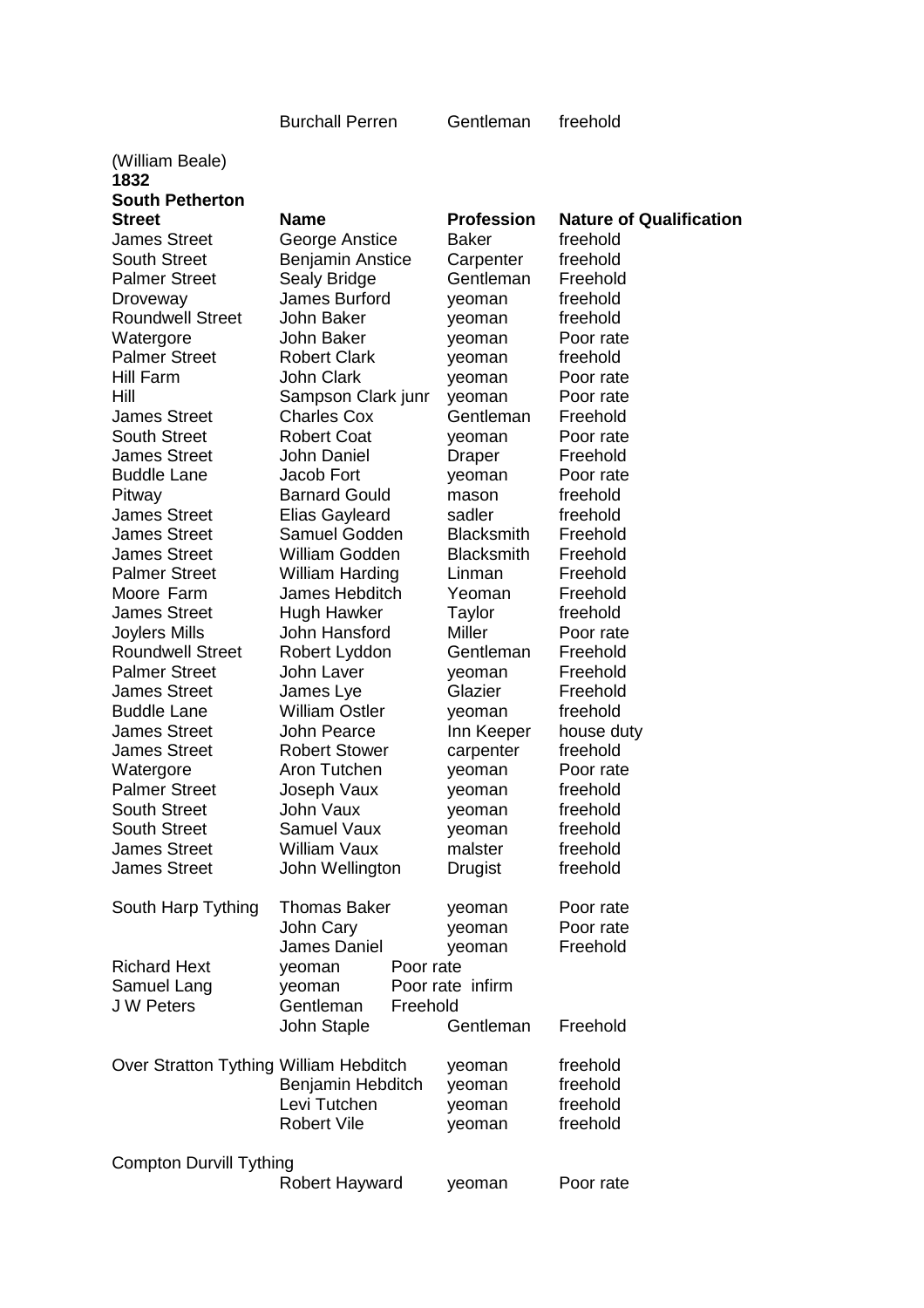| <b>William Helliar</b> | veoman    | Poor rate |
|------------------------|-----------|-----------|
| <b>Burchall Perren</b> | Gentleman | freehold  |

| (William Beale)                                                                                                                                      |                         |                   |           |  |  |
|------------------------------------------------------------------------------------------------------------------------------------------------------|-------------------------|-------------------|-----------|--|--|
| 1832 consolidated list (NB separate document with more names)<br><b>Name</b><br><b>Profession</b><br><b>Nature of Qualification</b><br><b>Street</b> |                         |                   |           |  |  |
| <b>James Street</b>                                                                                                                                  | George Anstice          | Baker             | freehold  |  |  |
| South Harp                                                                                                                                           | John Baker              | yeoman            | freehold  |  |  |
| <b>Roundwell Street</b>                                                                                                                              | <b>Benjamin Brice</b>   | cordwainer        | freehold  |  |  |
| <b>James Street</b>                                                                                                                                  | George Burford          | <b>Blacksmith</b> | freehold  |  |  |
| <b>James Street</b>                                                                                                                                  | <b>Thomas Bond</b>      | carpenter         | freehold  |  |  |
| Compton                                                                                                                                              | <b>Mathew Baker</b>     | yeoman            | Poor rate |  |  |
| Compton                                                                                                                                              | James Baker             | yeoman            | Poor rate |  |  |
| <b>James Street</b>                                                                                                                                  | <b>James Clark</b>      | <b>Butcher</b>    | freehold  |  |  |
| Prig Lane                                                                                                                                            | <b>Samuel Coles</b>     | yeoman            | Poor rate |  |  |
| <b>Palmer Street</b>                                                                                                                                 | <b>Simon Clark</b>      | yeoman            | freehold  |  |  |
| <b>Over Stratton</b>                                                                                                                                 | <b>Thomas Chick</b>     | yeoman            | Poor rate |  |  |
| <b>West Street</b>                                                                                                                                   | James Patten Daniel     | yeoman            | freehold  |  |  |
| Little Petherton                                                                                                                                     | <b>Thomas Doble</b>     | gardener          | freehold  |  |  |
| South Harp                                                                                                                                           | John Filday             | carpenter         | freehold  |  |  |
| <b>Roundwell Street</b>                                                                                                                              | George Garland          | carpenter         | freehold  |  |  |
| <b>South Street</b>                                                                                                                                  | George Gale             | malster           | freehold  |  |  |
| Pitway                                                                                                                                               | <b>Robert Gould</b>     | mason             | freehold  |  |  |
| <b>James Street</b>                                                                                                                                  | James Gully             | mason             | freehold  |  |  |
| <b>Stratton</b>                                                                                                                                      | <b>William Guppy</b>    | carpenter         | freehold  |  |  |
| <b>North Street</b>                                                                                                                                  | <b>Samuel Hillard</b>   | yeoman            | Poor rate |  |  |
| <b>James Street</b>                                                                                                                                  | <b>Hugh Hawker</b>      | Tailor            | freehold  |  |  |
| South Harp                                                                                                                                           | Josiah Hebditch         | yeoman            | freehold  |  |  |
| South Harp                                                                                                                                           | <b>Richard Hebditch</b> | yeoman            | freehold  |  |  |
| South Harp                                                                                                                                           | Benjamin Hebditch       | yeoman            | freehold  |  |  |
| South Harp                                                                                                                                           | Benjamin Harrison       | yeoman            | Poor rate |  |  |
| <b>Over Stratton</b>                                                                                                                                 | John Holland            | gardener          | freehold  |  |  |
| <b>Cheap Street</b>                                                                                                                                  | Simeon Hebditch         | Draper            | freehold  |  |  |
| Moore                                                                                                                                                | John Hebditch           | yeoman            | freehold  |  |  |
| <b>Palmer Street</b>                                                                                                                                 | <b>William Harding</b>  | yeoman            | Freehold  |  |  |
| Compton                                                                                                                                              | <b>Charles Harding</b>  | yeoman            | Poor rate |  |  |
| <b>Palmer Street</b>                                                                                                                                 | David Jeanes            | yeoman            | freehold  |  |  |
| <b>Roundwell Street</b>                                                                                                                              | Robert Lyddon           | Gentleman         | Freehold  |  |  |
| <b>James Street</b>                                                                                                                                  | Joseph Lang             | baker             | Poor rate |  |  |
| Bud lane?                                                                                                                                            | James Lye               | Glazier           | Freehold  |  |  |
| Wigburrow                                                                                                                                            | George Moody            | yeoman            | Poor rate |  |  |
|                                                                                                                                                      | <b>Thomas Mathews</b>   | cordwainer        | freehold  |  |  |
| ------- Street                                                                                                                                       | Joseph Ostler           | yeoman            | Poor rate |  |  |
| <b>James Street</b>                                                                                                                                  | George Pearce           | currier           | freehold  |  |  |
| Compton                                                                                                                                              | <b>Burchell Peren</b>   | Esquire           | freehold  |  |  |
| Joylers Mills                                                                                                                                        | Peter E Patten          | Miller            | freehold  |  |  |
| Gore                                                                                                                                                 | <b>William Stacey</b>   | gardener          | freehold  |  |  |
| <b>Cheap Street</b>                                                                                                                                  | <b>George Sherrion?</b> | Inn keeper        | freehold  |  |  |
| Pitway                                                                                                                                               | <b>Henry Tapscott</b>   | yeoman            | Poor rate |  |  |
| Hele                                                                                                                                                 | Aaron Tutchen           | yeoman            | freehold  |  |  |
| South Harp                                                                                                                                           | Joseph Terrell          | yeoman            | Poor rate |  |  |

South Harp Joseph Terrell yeoman Poor rate North Street **John White** labourer freehold

(Abraham Hodges, overseer)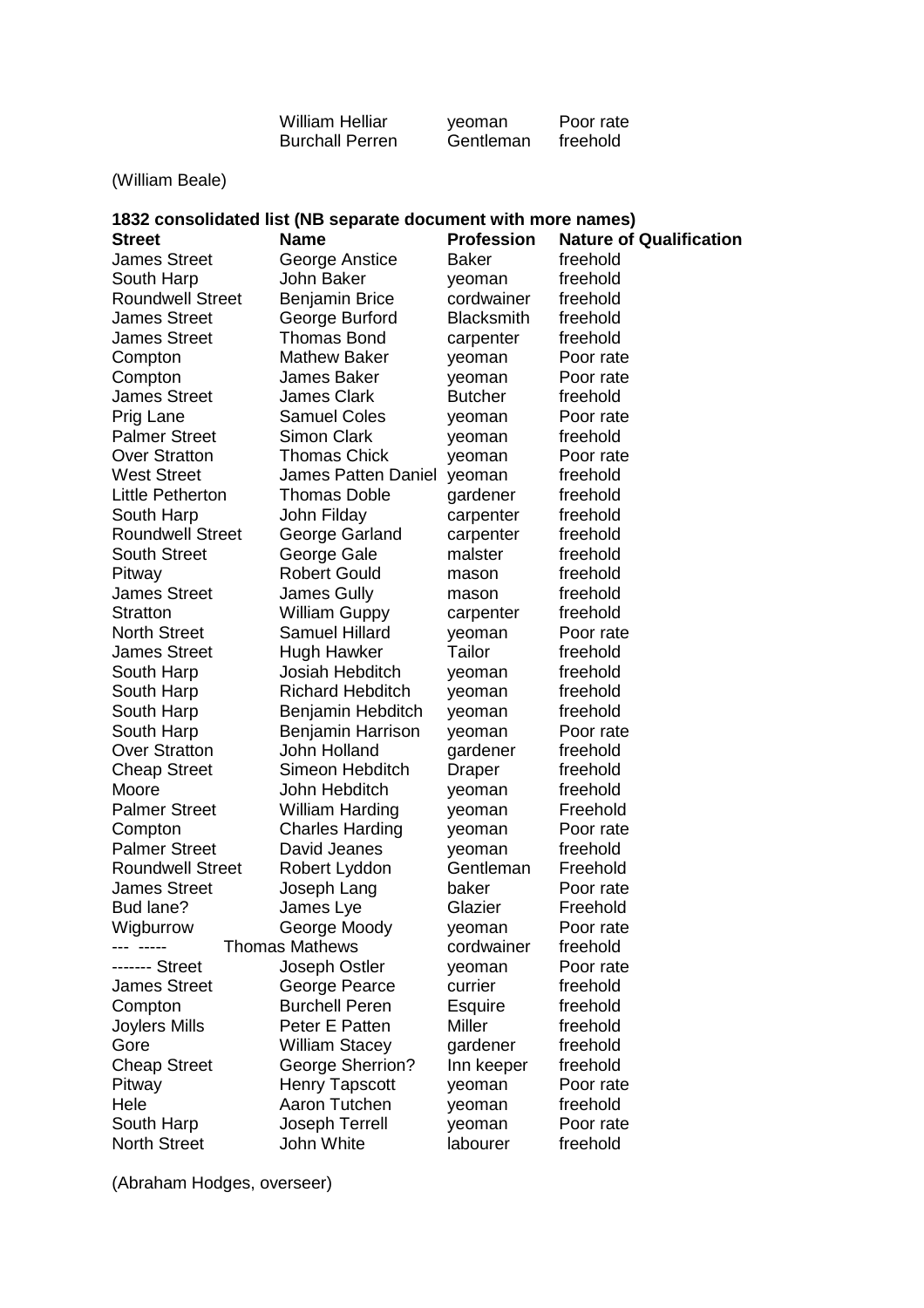## **1833 Jury List The return of the Churchwardens and Overseers of the Poor of the Parish of South Petherton in the Hundred of South Petherton of Men qualified to serve on Juries**

| <b>Street</b>                          | <b>Name</b>                                                          | <b>Profession</b> | <b>Nature of Qualification</b> |  |
|----------------------------------------|----------------------------------------------------------------------|-------------------|--------------------------------|--|
| <b>James Street</b>                    | George Anstice                                                       | <b>Baker</b>      | freehold                       |  |
| <b>South Street</b>                    | <b>Benjamin Anstice</b>                                              | Carpenter         | freehold                       |  |
| <b>Palmer Street</b>                   | Sealy Bridge                                                         | Gentleman         | Freehold                       |  |
| Droveway                               | James Burford                                                        | yeoman            | freehold                       |  |
| <b>Roundwell Street</b>                | John Baker                                                           | yeoman            | freehold                       |  |
| Watergore                              | John Baker                                                           | yeoman            | Poor rate                      |  |
| <b>Palmer Street</b>                   | <b>Robert Clark</b>                                                  | yeoman            | freehold                       |  |
| Hele Farm                              | <b>John Clark</b>                                                    | yeoman            | Poor rate                      |  |
| <b>James Street</b>                    | <b>Charles Cox</b>                                                   | Gentleman         | Freehold                       |  |
| <b>South Street</b>                    | <b>Robert Coat</b>                                                   | yeoman            | Poor rate                      |  |
| <b>James Street</b>                    | <b>John Daniel</b>                                                   | linen draper      | Freehold                       |  |
| <b>Buddle Lane</b>                     | Jacob Fort                                                           | yeoman            | Poor rate                      |  |
| Pitway                                 | <b>Barnard Gould</b>                                                 | mason             | freehold                       |  |
| <b>James Street</b>                    | Samuel Godden                                                        | <b>Blacksmith</b> | Freehold                       |  |
| <b>James Street</b>                    | William Godden                                                       | <b>Blacksmith</b> | Freehold                       |  |
| <b>Palmer Street</b>                   | <b>William Harding</b>                                               |                   | Freehold                       |  |
| Moore Farm                             | James Hebditch                                                       | Linman<br>Yeoman  | Freehold                       |  |
|                                        |                                                                      |                   |                                |  |
| <b>James Street</b>                    | Hugh Hawker                                                          | Taylor            | freehold                       |  |
| Joylers Mills                          | John Hansford                                                        | <b>Miller</b>     | Poor rate                      |  |
| <b>Roundwell Street</b>                | Robert Lyddon                                                        | Gentleman         | Freehold                       |  |
| <b>Palmer Street</b>                   | John Laver                                                           | yeoman            | Freehold                       |  |
| <b>James Street</b>                    | James Lye                                                            | plumber           | Freehold                       |  |
| <b>Buddle Lane</b>                     | <b>William Ostler</b>                                                | yeoman            | Poor rate                      |  |
| <b>James Street</b>                    | <b>Robert Stower</b>                                                 | carpenter         | freehold                       |  |
| Watergore                              | Aron Tutchen                                                         | yeoman            | Poor rate                      |  |
| <b>Palmer Street</b>                   | Joseph Vaux                                                          | yeoman            | freehold                       |  |
| <b>South Street</b>                    | <b>John Vaux</b>                                                     | yeoman            | freehold                       |  |
| <b>West Street</b>                     | <b>Samuel Vaux</b>                                                   | yeoman            | freehold                       |  |
| <b>James Street</b>                    | William Vaux                                                         | malster           | freehold                       |  |
| South Harp Tything                     | <b>Thomas Baker</b>                                                  | yeoman            | Poor rate                      |  |
|                                        | John Cary                                                            | yeoman            | Poor rate                      |  |
|                                        | James Daniel                                                         | yeoman            | Freehold                       |  |
| William Darby yeoman<br>Poor rate      |                                                                      |                   |                                |  |
| Samuel Lang                            | Poor rate<br>yeoman                                                  |                   |                                |  |
| J Weston Peters                        | Gentleman<br>Freehold                                                |                   |                                |  |
|                                        | John Staple                                                          | Gentleman         | Freehold                       |  |
| Over Stratton Tything William Hebditch |                                                                      | yeoman            | freehold                       |  |
|                                        | Benjamin Hebditch                                                    | yeoman            | freehold                       |  |
|                                        | Levi Tutchen                                                         | yeoman            | freehold                       |  |
|                                        | <b>Robert Vile</b>                                                   | yeoman            | freehold                       |  |
|                                        | freehold<br><b>Compton Durvill Tything John Anstice</b><br>carpenter |                   |                                |  |
|                                        | Robert Hayward                                                       | yeoman            | Poor rate                      |  |
|                                        | <b>William Helliar</b>                                               | yeoman            | Poor rate                      |  |
|                                        | <b>Burchall Perren</b>                                               | Gentleman         | freehold                       |  |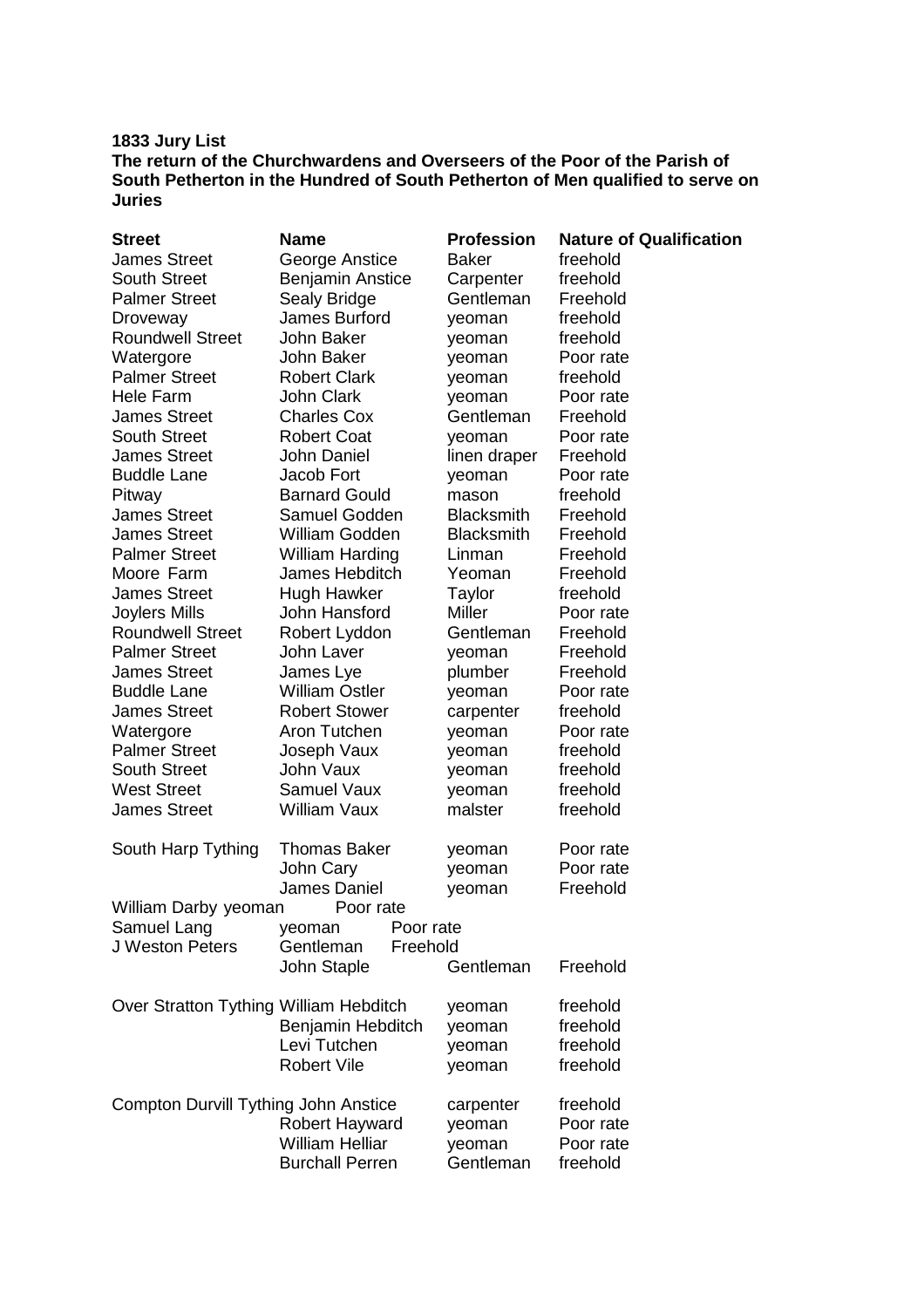# (William Beale, overseer)

## **1834 Jury List**

**The return of the Churchwardens and Overseers of the Poor of the Parish of South Petherton in the Hundred of South Petherton of Men qualified to serve on Juries** 

| <b>Street</b>                     | <b>Name</b>                         | <b>Profession</b> | <b>Nature of Qualification</b> |
|-----------------------------------|-------------------------------------|-------------------|--------------------------------|
| <b>James Street</b>               | George Anstice                      | <b>Baker</b>      | freehold                       |
| <b>South Street</b>               | <b>Benjamin Anstice</b>             | Carpenter         | freehold                       |
| <b>West Street</b>                | <b>Sampson Anstice</b>              | <b>Baker</b>      | freehold                       |
| <b>Palmer Street</b>              | Sealy Bridge                        | Gentleman         | Freehold                       |
| Droveway                          | James Burford                       | yeoman            | freehold                       |
| <b>Roundwell Street</b>           | John Baker                          | yeoman            | freehold                       |
| <b>Palmer Street</b>              | <b>Robert Clark</b>                 | yeoman            | freehold                       |
| <b>Hele Farm</b>                  | <b>John Clark</b>                   | yeoman            | Poor rate                      |
| <b>James Street</b>               | <b>Charles Cox</b>                  | Gentleman         | Freehold                       |
| <b>South Street</b>               | <b>Robert Coat</b>                  | yeoman            | Poor rate                      |
| <b>James Street</b>               | <b>John Daniel</b>                  | linen draper      | Freehold                       |
| <b>Buddle Lane</b>                | Jacob Fort                          | yeoman            | Poor rate                      |
| Pitway                            | <b>Barnard Gould</b>                | mason             | freehold                       |
| <b>James Street</b>               | Samuel Godden                       | <b>Blacksmith</b> | Freehold                       |
| <b>James Street</b>               | <b>William Godden</b>               | <b>Blacksmith</b> | Freehold                       |
| <b>Palmer Street</b>              | <b>William Harding</b>              | Linman            | Freehold                       |
| Moore Farm                        | James Hebditch                      | Yeoman            | Freehold                       |
| <b>James Street</b>               | <b>Hugh Hawker</b>                  | Taylor            | freehold                       |
| Joylers Mills                     | <b>Robt Barnard Hansford Miller</b> |                   | Poor rate                      |
| <b>Roundwell Street</b>           | Robert Lyddon                       | Gentleman         | Freehold                       |
| <b>Palmer Street</b>              | John Laver                          |                   | Freehold                       |
| <b>James Street</b>               |                                     | yeoman            | Freehold                       |
| <b>Buddle Lane</b>                | James Lye<br><b>William Ostler</b>  | plumber           | Poor rate                      |
| <b>James Street</b>               | <b>Robert Stower</b>                | yeoman            | freehold                       |
|                                   | Aron Tutchen                        | carpenter         |                                |
| Watergore<br><b>Palmer Street</b> |                                     | yeoman            | Poor rate                      |
|                                   | Joseph Vaux<br><b>John Vaux</b>     | yeoman            | freehold                       |
| <b>South Street</b>               |                                     | yeoman            | freehold                       |
| <b>West Street</b>                | <b>Samuel Vaux</b>                  | yeoman            | freehold                       |
| <b>James Street</b>               | William Vaux                        | malster           | freehold                       |
| South Harp Tything                | <b>Thomas Baker</b>                 | yeoman            | Poor rate                      |
|                                   | John Cary                           | yeoman            | Poor rate                      |
|                                   | James Patten Daniel yeoman          |                   | Freehold                       |
| William Darby yeoman              | Poor rate                           |                   |                                |
| Samuel Lang                       | Poor rate<br>yeoman                 |                   |                                |
| <b>JW Peters</b>                  | Gentleman<br>Freehold               |                   |                                |
|                                   | John Staple                         | Gentleman         | Freehold                       |
|                                   |                                     |                   |                                |
| Over Stratton Tything John Baker  |                                     | yeoman            | freehold                       |
| Benjamin Hebditch                 |                                     | yeoman            | freehold                       |
| William Hebditch                  |                                     | yeoman            | freehold                       |
|                                   | Levi Tutchen                        | yeoman            | freehold                       |
|                                   | <b>Robert Vile</b>                  | yeoman            | freehold                       |
| <b>Compton Durvill Tything</b>    |                                     |                   |                                |
|                                   | <b>Robert Hayward</b>               | yeoman            | Poor rate                      |
|                                   | <b>William Helliar</b>              | yeoman            | Poor rate                      |
|                                   |                                     |                   |                                |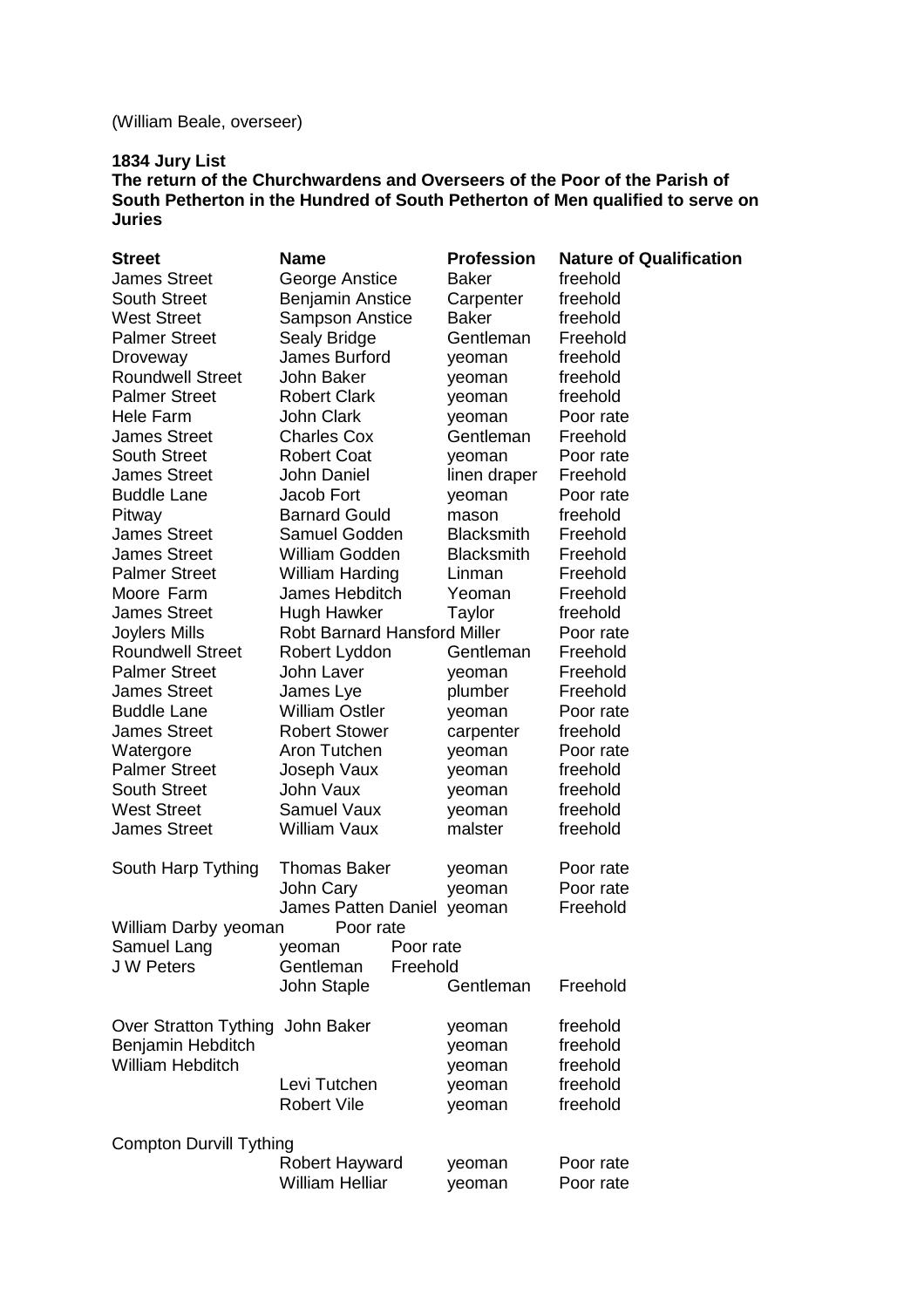| John Anstice         | carpenter | freehold |
|----------------------|-----------|----------|
| <b>Burchal Peren</b> | Gentleman | freehold |

(Wm Beale, overseer)

## **1835 Jury List The return of the Churchwardens and Overseers of the Poor of the Parish of South Petherton in the Hundred of South Petherton of Men qualified to serve on Juries**

| <b>Street</b>                | <b>Name</b>             | <b>Profession</b> | <b>Nature of Qualification</b> |
|------------------------------|-------------------------|-------------------|--------------------------------|
| South Petherton              |                         |                   |                                |
| <b>James Street</b>          | George Anstice          | Baker             | freehold                       |
| <b>South Street</b>          | <b>Benjamin Anstice</b> | Carpenter         | freehold                       |
| <b>West Street</b>           | <b>Sampson Anstice</b>  | <b>Baker</b>      | freehold                       |
| <b>Palmer Street</b>         | Sealy Bridge            | Gentleman         | Freehold                       |
| Droveway                     | James Burford           | yeoman            | freehold                       |
| <b>Roundwell Street</b>      | John Baker              | yeoman            | freehold                       |
| <b>Palmer Street</b>         | <b>Robert Clark</b>     | yeoman            | freehold                       |
| Hele Farm                    | <b>John Clark</b>       | yeoman            | Poor rate                      |
| <b>James Street</b>          | <b>Charles Cox</b>      | Gentleman         | Freehold                       |
| <b>Market Place</b>          | <b>John Daniel</b>      | linen draper      | Freehold                       |
| Pitway                       | <b>Barnard Gould</b>    | mason             | freehold                       |
| <b>James Street</b>          | Samuel Godden           | <b>Blacksmith</b> | Freehold                       |
| <b>James Street</b>          | William Godden          | <b>Blacksmith</b> | Freehold                       |
| <b>South Street</b>          | Samuel Hodges           | yeoman            | Poor rate                      |
| <b>Palmer Street</b>         | William Harding         | Linman            | Freehold                       |
| Moore Farm                   | James Hebditch          | Yeoman            | Freehold                       |
| <b>James Street</b>          | <b>Hugh Hawker</b>      | Taylor            | freehold                       |
| <b>Roundwell Street</b>      | Robert Lyddon           | Gentleman         | Freehold                       |
| <b>Palmer Street</b>         | John Lavor              | yeoman            | Freehold                       |
| <b>James Street</b>          | James Lye               | plumber           | Freehold                       |
| <b>Buddle Lane</b>           | <b>William Ostler</b>   | yeoman            | Poor rate                      |
| Joylers Mills                | <b>Peter Patten</b>     | Miller            | Poor rate                      |
| <b>James Street</b>          | <b>Robert Stower</b>    | carpenter         | freehold                       |
| Haysend Farm                 | Aron Tutchen yeoman     |                   | Poor rate                      |
| <b>Palmer Street</b>         | Joseph Vaux             | yeoman            | freehold                       |
| <b>South Street</b>          | John Vaux               | Gentleman         | freehold                       |
| <b>West Street</b>           | <b>Samuel Vaux</b>      | yeoman            | freehold                       |
| <b>James Street</b>          | William Vaux            | Inn keeper        | freehold                       |
| South Harp Tything           |                         |                   |                                |
| <b>Thomas Baker</b>          |                         | yeoman            | Poor rate                      |
| John Cary                    |                         | yeoman            | Poor rate                      |
| <b>James Daniel</b>          |                         | yeoman            | Freehold                       |
| <b>William Darby</b>         |                         | yeoman            | Poor rate                      |
| Samuel Lang                  |                         | yeoman            | Poor rate                      |
| J Weston Peters              |                         | Gentleman         | Freehold                       |
| John Staple                  |                         | Gentleman         | Freehold                       |
| <b>Over Stratton Tything</b> |                         |                   |                                |
| Benjamin Hebditch            |                         | yeoman            | freehold                       |
| <b>William Hebditch</b>      |                         | yeoman            | freehold                       |
| John Baker                   |                         | yeoman            | freehold                       |
| Levi Tutchen                 |                         | yeoman            | freehold                       |